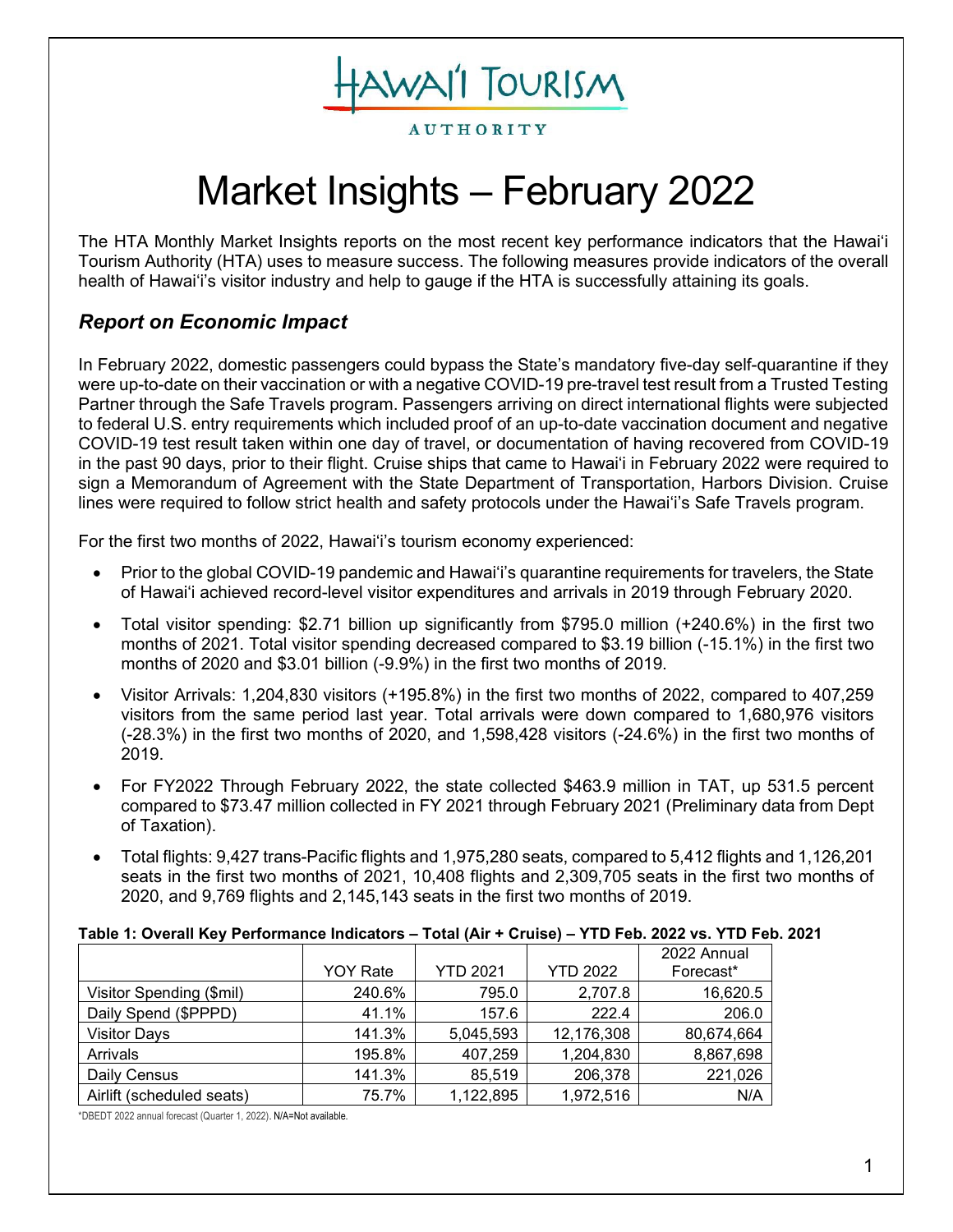#### **Table 2: Overall Key Performance Indicators – Total (Air + Cruise) – YTD Feb. 2022 vs. YTD Feb. 2020**

|                           |                 |                 |                 | 2022 Annual |
|---------------------------|-----------------|-----------------|-----------------|-------------|
|                           | <b>YOY Rate</b> | <b>YTD 2020</b> | <b>YTD 2022</b> | Forecast*   |
| Visitor Spending (\$mil)  | $-15.1%$        | 3,188.4         | 2,707.8         | 16,620.5    |
| Daily Spend (\$PPPD)      | 8.2%            | 205.5           | 222.4           | 206.0       |
| <b>Visitor Days</b>       | $-21.5%$        | 15,515,937      | 12,176,308      | 80,674,664  |
| Arrivals                  | $-28.3%$        | 1,680,976       | 1,204,830       | 8,867,698   |
| Daily Census              | $-20.2%$        | 258,599         | 206,378         | 221,026     |
| Airlift (scheduled seats) | $-14.1%$        | 2,297,034       | 1,972,516       | N/A         |

\*DBEDT 2022 annual forecast (Quarter 1, 2022). N/A=Not available

#### **Table 3: Overall Key Performance Indicators – Total (Air + Cruise) – YTD Feb. 2022 vs. YTD Feb. 2019**

|                           |                 |                 |                 | 2022 Annual |
|---------------------------|-----------------|-----------------|-----------------|-------------|
|                           | <b>YOY Rate</b> | <b>YTD 2019</b> | <b>YTD 2022</b> | Forecast*   |
| Visitor Spending (\$mil)  | $-9.9\%$        | 3,005.0         | 2,707.8         | 16,620.5    |
| Daily Spend (\$PPPD)      | 11.3%           | 199.8           | 222.4           | 206.0       |
| <b>Visitor Days</b>       | $-19.0\%$       | 15,038,051      | 12,176,308      | 80,674,664  |
| Arrivals                  | $-24.6\%$       | 1,598,428       | 1,204,830       | 8,867,698   |
| Daily Census              | $-19.0\%$       | 254,882         | 206,378         | 221,026     |
| Airlift (scheduled seats) | $-7.5\%$        | 2,133,307       | 1,972,516       | N/A         |

\*DBEDT 2022 annual forecast (Quarter 1, 2022). N/A=Not available

#### **Figure 1: Monthly Visitor Expenditures (\$mil) – 2022 vs. 2021**



#### **Figure 2: Monthly Visitor Expenditures (\$mil) – 2022 vs. 2020**



#### **Figure 3: Monthly Visitor Expenditures (\$mil) – 2021 vs. 2019**

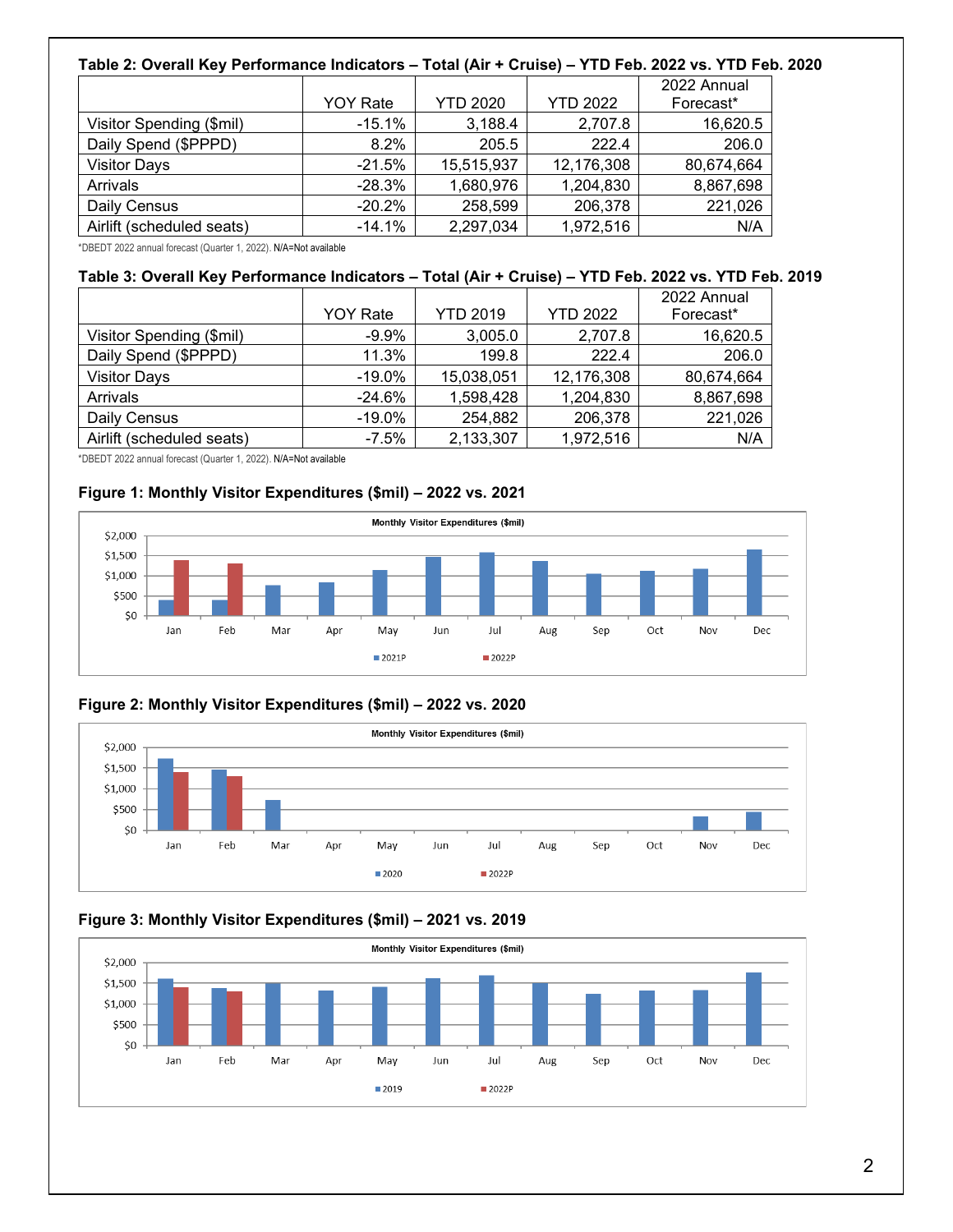# *Major Market Areas (MMAs)*

## **USA**

#### **Table 4: Key Performance Indicators - U.S. Total (YTD Feb. 2022 vs. YTD Feb. 2021)**

|                           |                 |                 | <b>YTD 2022</b> | 2022 Annual |
|---------------------------|-----------------|-----------------|-----------------|-------------|
|                           | <b>YOY Rate</b> | <b>YTD 2021</b> |                 | Forecast*   |
| Visitor Spending (\$mil)  | 222.5%          | 744.3           | 2,400.3         | 13,988.8    |
| Daily Spend (\$PPPD)      | 46.1%           | 157.0           | 229.4           | 201.3       |
| <b>Visitor Days</b>       | 120.7%          | 4,740,982       | 10,463,524      | 69,490,874  |
| Arrivals                  | 174.3%          | 391,568         | 1,073,979       | 7,666,485   |
| Daily Census              | 120.7%          | 80,356          | 177,348         | 190,386     |
| Airlift (scheduled seats) | 65.4%           | 1,065,872       | 1,763,166       | N/A         |

\*DBEDT 2022 annual forecast (Quarter 1, 2022). N/A=Not available

#### **Table 5: Key Performance Indicators - U.S. Total (YTD Feb. 2022 vs. YTD Feb. 2020)**

|                           |                 |                 |                 | 2022 Annual |
|---------------------------|-----------------|-----------------|-----------------|-------------|
|                           | <b>YOY Rate</b> | <b>YTD 2020</b> | <b>YTD 2022</b> | Forecast*   |
| Visitor Spending (\$mil)  | 12.6%           | 2,131.3         | 2,400.3         | 13,988.8    |
| Daily Spend (\$PPPD)      | 13.3%           | 202.4           | 229.4           | 201.3       |
| <b>Visitor Days</b>       | $-0.6%$         | 10,527,867      | 10,463,524      | 69,490,874  |
| Arrivals                  | $-2.4\%$        | 1,100,750       | 1,073,979       | 7,666,485   |
| Daily Census              | 1.1%            | 175,464         | 177,348         | 190,386     |
| Airlift (scheduled seats) | 7.9%            | 1.634.007       | 1,763,166       | N/A         |

\*DBEDT 2022 annual forecast (Quarter 1, 2022). N/A=Not available

#### **Table 6: Key Performance Indicators - U.S. Total (YTD Feb. 2022 vs. YTD Feb. 2019)**

|                           |                 |                 |                 | 2022 Annual |
|---------------------------|-----------------|-----------------|-----------------|-------------|
|                           | <b>YOY Rate</b> | <b>YTD 2019</b> | <b>YTD 2022</b> | Forecast*   |
| Visitor Spending (\$mil)  | 26.9%           | 1,890.8         | 2,400.3         | 13,988.8    |
| Daily Spend (\$PPPD)      | 18.0%           | 194.5           | 229.4           | 201.3       |
| <b>Visitor Days</b>       | 7.6%            | 9,723,120       | 10,463,524      | 69,490,874  |
| Arrivals                  | 8.3%            | 991,919         | 1,073,979       | 7,666,485   |
| Daily Census              | 7.6%            | 164,799         | 177,348         | 190,386     |
| Airlift (scheduled seats) | 22.2%           | 1,442,996       | 1,763,166       | N/A         |

- Employment growth accelerated in February 2022, as falling coronavirus cases brought customers back to businesses and workers back to the office. U.S. employers added 678,000 jobs and the unemployment rate fell to 3.8 percent in the second month of 2022.
- The Conference Board Consumer Confidence Index fell slightly in February 2022, after a decrease in January. The Index now stands at 110.5 (1985=100) down from 111.1 in January.
- The Present Situation Index based on consumers' assessment of current business and labor market conditions rose to 145.1 from 144.5 last month. The Expectations Index based on consumers' shortterm outlook for income, business and labor market conditions declined to 87.5 from 88.8 last month.
- The forecast for domestic scheduled nonstop air seats to Hawai'i for February-April 2022 will increase by +25.7 percent as compared with the same time period in 2019. The projection is based on flights appearing in Diio Mi airline schedules. Due to COVID-19, the constant fluidity in scheduled air seats is expected to continue for both the U.S. West (+27.7%) and U.S. East (+12.2%). The situation is being monitored and the forecast adjusted accordingly.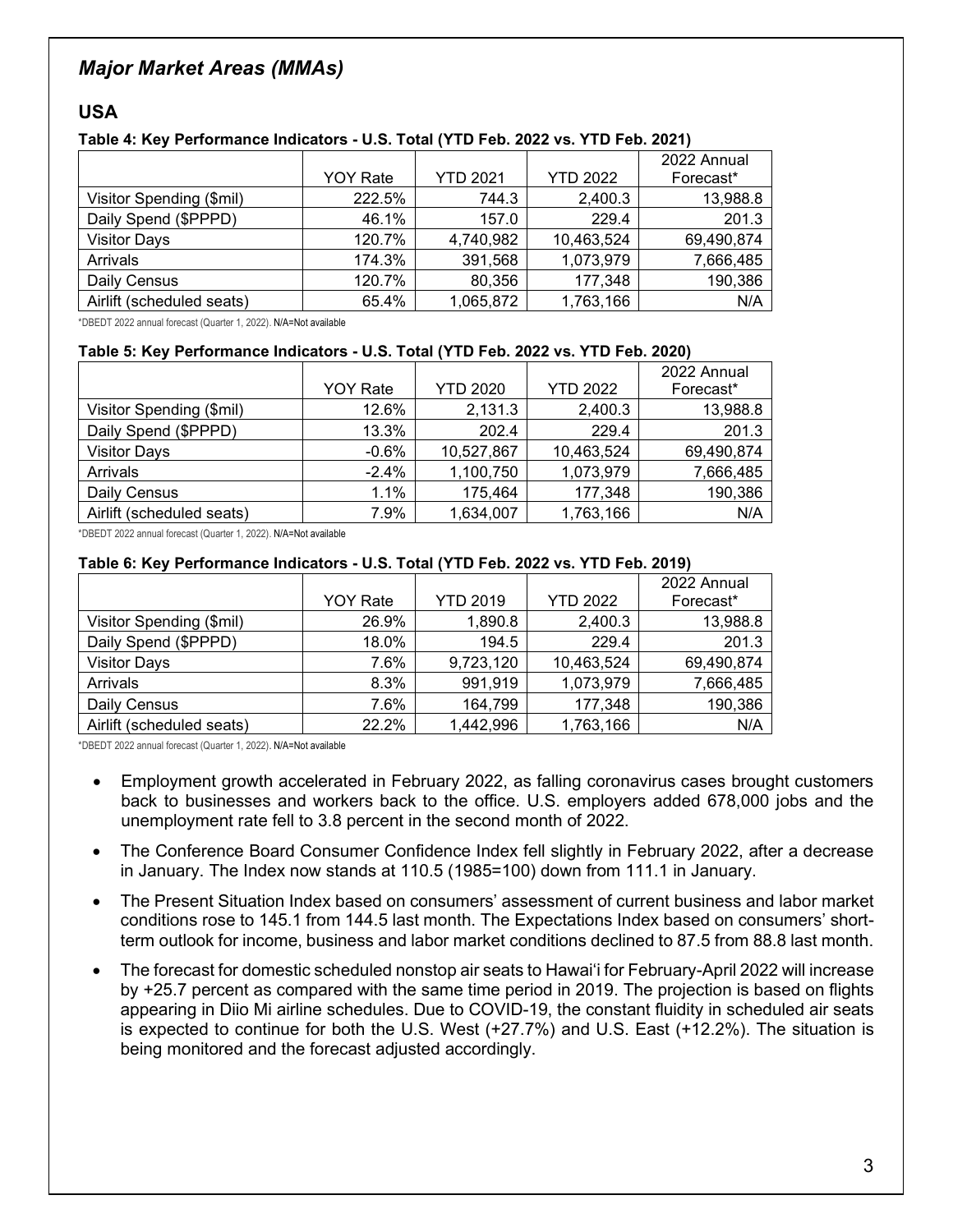## **US WEST**

| Table 7: Key Performance Indicators - U.S. West (YTD Feb. 2022 vs. YTD Feb. 2021) |  |  |
|-----------------------------------------------------------------------------------|--|--|
|-----------------------------------------------------------------------------------|--|--|

|                           | <b>YOY Rate</b> | <b>YTD 2021</b> | <b>YTD 2022</b> | 2022 Annual<br>Forecast* |
|---------------------------|-----------------|-----------------|-----------------|--------------------------|
| Visitor Spending (\$mil)  | 192.5%          | 490.3           | 1,433.8         | 8,781.5                  |
| Daily Spend (\$PPPD)      | 44.3%           | 155.2           | 224.0           | 194.1                    |
| <b>Visitor Days</b>       | 102.7%          | 3,158,764       | 6,402,418       | 45,239,109               |
| Arrivals                  | 154.0%          | 276,881         | 703,257         | 5,183,426                |
| Daily Census              | 102.7%          | 53,538          | 108,516         | 123,943                  |
| Airlift (scheduled seats) | 64.0%           | 949,417         | 1,557,220       | N/A                      |

\*DBEDT 2022 annual forecast (Quarter 1, 2022). N/A=Not available

#### **Table 8: Key Performance Indicators - U.S. West (YTD Feb. 2022 vs. YTD Feb. 2020)**

|                           |                 |                 |                 | 2022 Annual |
|---------------------------|-----------------|-----------------|-----------------|-------------|
|                           | <b>YOY Rate</b> | <b>YTD 2020</b> | <b>YTD 2022</b> | Forecast*   |
| Visitor Spending (\$mil)  | 19.1%           | 1,204.0         | 1,433.8         | 8,781.5     |
| Daily Spend (\$PPPD)      | 18.6%           | 188.8           | 224.0           | 194.1       |
| <b>Visitor Days</b>       | $0.4\%$         | 6,375,992       | 6,402,418       | 45,239,109  |
| Arrivals                  | $-0.5%$         | 706,822         | 703,257         | 5,183,426   |
| Daily Census              | 2.1%            | 106,267         | 108,516         | 123,943     |
| Airlift (scheduled seats) | 11.1%           | 1,402,176       | 1,557,220       | N/A         |

\*DBEDT 2022 annual forecast (Quarter 1, 2022). N/A=Not available

#### **Table 9: Key Performance Indicators - U.S. West (YTD Feb. 2022 vs. YTD Feb. 2019)**

|                           |                 |                 |                 | 2022 Annual |
|---------------------------|-----------------|-----------------|-----------------|-------------|
|                           | <b>YOY Rate</b> | <b>YTD 2019</b> | <b>YTD 2022</b> | Forecast*   |
| Visitor Spending (\$mil)  | 35.7%           | 1,056.4         | 1,433.8         | 8,781.5     |
| Daily Spend (\$PPPD)      | 23.1%           | 182.0           | 224.0           | 194.1       |
| <b>Visitor Days</b>       | 10.3%           | 5,805,074       | 6,402,418       | 45,239,109  |
| Arrivals                  | 11.6%           | 629,890         | 703,257         | 5,183,426   |
| Daily Census              | 10.3%           | 98,391          | 108,516         | 123,943     |
| Airlift (scheduled seats) | 23.6%           | 1,259,601       | 1,557,220       | N/A         |

- In February 2022, 376,761 visitors arrived by air from the U.S. West, compared to 164,861 visitors (+128.5%) in February 2021, 352,707 visitors (+6.8%) in February 2020, and 312,235 visitors (+20.7%) in February 2019. U.S. West visitors spent \$728.3 million in February 2022, compared to \$264.6 million (+175.3%) in February 2021, \$573.1 million (+27.1%) in February 2020, and \$499.7 million (+45.7%) in February 2019.
- Through the first two months of 2022, there were 703,257 visitors from the U.S. West, compared to 276,881 visitors (+154.0%) in the first two months of 2021, 706,822 visitors (-0.5%) in the first two months of 2020, and 629,890 visitors (+11.6%) in the first two months of 2019.
- U.S. West visitors spent \$1.43 billion in the first two months of 2022, compared to \$490.3 million (+192.5%) in the first two months of 2021, \$1.20 billion (+19.1%) in the first two months of 2020, and \$1.06 billion (+35.7%) in the first two months of 2019.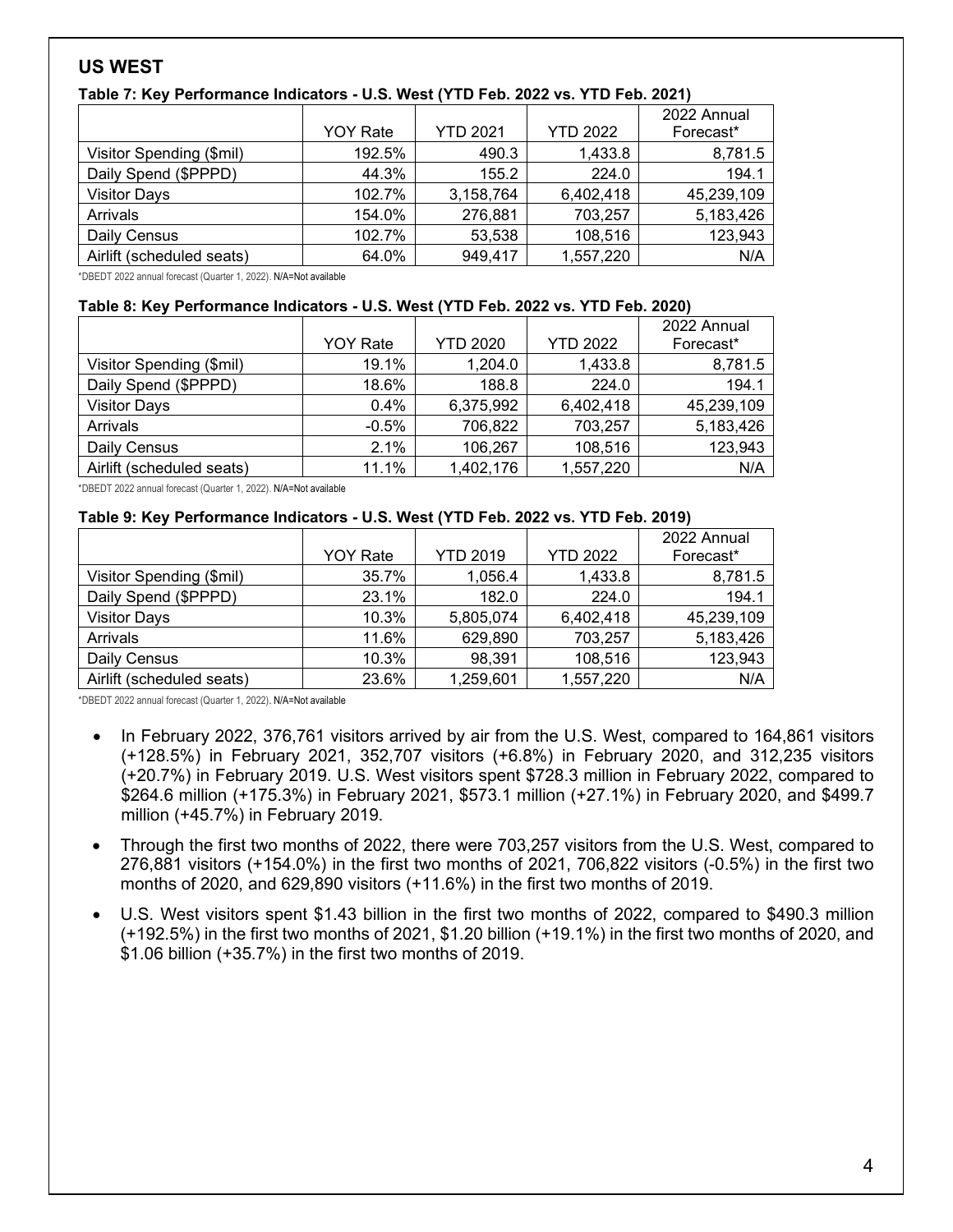# **US EAST**

### **Table 10: Key Performance Indicators - U.S. East (YTD Feb. 2022 vs. YTD Feb. 2021)**

|                           | <b>YOY Rate</b> | <b>YTD 2021</b> | <b>YTD 2022</b> | 2022 Annual<br>Forecast* |
|---------------------------|-----------------|-----------------|-----------------|--------------------------|
| Visitor Spending (\$mil)  | 280.5%          | 254.0           | 966.5           | 5,207.4                  |
| Daily Spend (\$PPPD)      | 48.2%           | 160.5           | 238.0           | 214.7                    |
| <b>Visitor Days</b>       | 156.7%          | 1,582,217       | 4,061,106       | 24,251,765               |
| Arrivals                  | 223.2%          | 114,687         | 370,722         | 2,483,059                |
| Daily Census              | 156.7%          | 26,817          | 68,832          | 66,443                   |
| Airlift (scheduled seats) | 76.8%           | 116,455         | 205,946         | N/A                      |

\*DBEDT 2022 annual forecast (Quarter 1, 2022). N/A=Not available

#### **Table 11: Key Performance Indicators - U.S. East (YTD Feb. 2022 vs. YTD Feb. 2020)**

|                           |                 | <b>YTD 2020</b> | <b>YTD 2022</b> | 2022 Annual |
|---------------------------|-----------------|-----------------|-----------------|-------------|
|                           | <b>YOY Rate</b> |                 |                 | Forecast*   |
| Visitor Spending (\$mil)  | 4.2%            | 927.4           | 966.5           | 5,207.4     |
| Daily Spend (\$PPPD)      | 6.5%            | 223.4           | 238.0           | 214.7       |
| <b>Visitor Days</b>       | $-2.2\%$        | 4,151,874       | 4,061,106       | 24,251,765  |
| Arrivals                  | $-5.9%$         | 393,928         | 370,722         | 2,483,059   |
| Daily Census              | $-0.5%$         | 69,198          | 68,832          | 66,443      |
| Airlift (scheduled seats) | $-11.2%$        | 231,831         | 205,946         | N/A         |

\*DBEDT 2022 annual forecast (Quarter 1, 2022). N/A=Not available

#### **Table 12: Key Performance Indicators - U.S. East (YTD Feb. 2022 vs. YTD Feb. 2019)**

|                           | <b>YOY Rate</b> | <b>YTD 2019</b> | <b>YTD 2022</b> | 2022 Annual<br>Forecast* |
|---------------------------|-----------------|-----------------|-----------------|--------------------------|
| Visitor Spending (\$mil)  | 15.8%           | 834.5           | 966.5           | 5,207.4                  |
| Daily Spend (\$PPPD)      | 11.7%           | 213.0           | 238.0           | 214.7                    |
| <b>Visitor Days</b>       | 3.7%            | 3,918,046       | 4,061,106       | 24,251,765               |
| Arrivals                  | 2.4%            | 362,029         | 370,722         | 2,483,059                |
| Daily Census              | 3.7%            | 66,408          | 68,832          | 66,443                   |
| Airlift (scheduled seats) | 12.3%           | 183,395         | 205,946         | N/A                      |

\*DBEDT 2022 annual forecast (Quarter 1, 2022). N/A=Not available

- There were 186,758 visitors from the U.S. East in February 2022, compared to 63,899 visitors (+192.3%) in February 2021, 194,113 visitors (-3.8%) in February 2020, and 176,777 visitors (+5.6%) in February 2019. U.S. East visitors spent \$437.1 million in February 2022, compared to \$116.1 million (+276.6%) in February 2021, \$419.5 million (+4.2%) in February 2020, and \$371.6 million (+17.6%) in February 2019.
- Through the first two months of 2022, 370,722 visitors arrived from the U.S. East, compared to 114,687 visitors (+223.2%) in the first two months of 2021, 393,928 visitors (-5.9%) in the first two months of 2020, and 362,029 visitors (+2.4%) in the first two months of 2019.

U.S. East visitors spent \$966.5 million in the first two months of 2022, compared to \$254.0 million (+280.5%) in the first two months of 2021, \$927.4 million (+4.2%) in the first two months of 2020, and \$834.5 billion (+15.8%) in the first two months of 2019.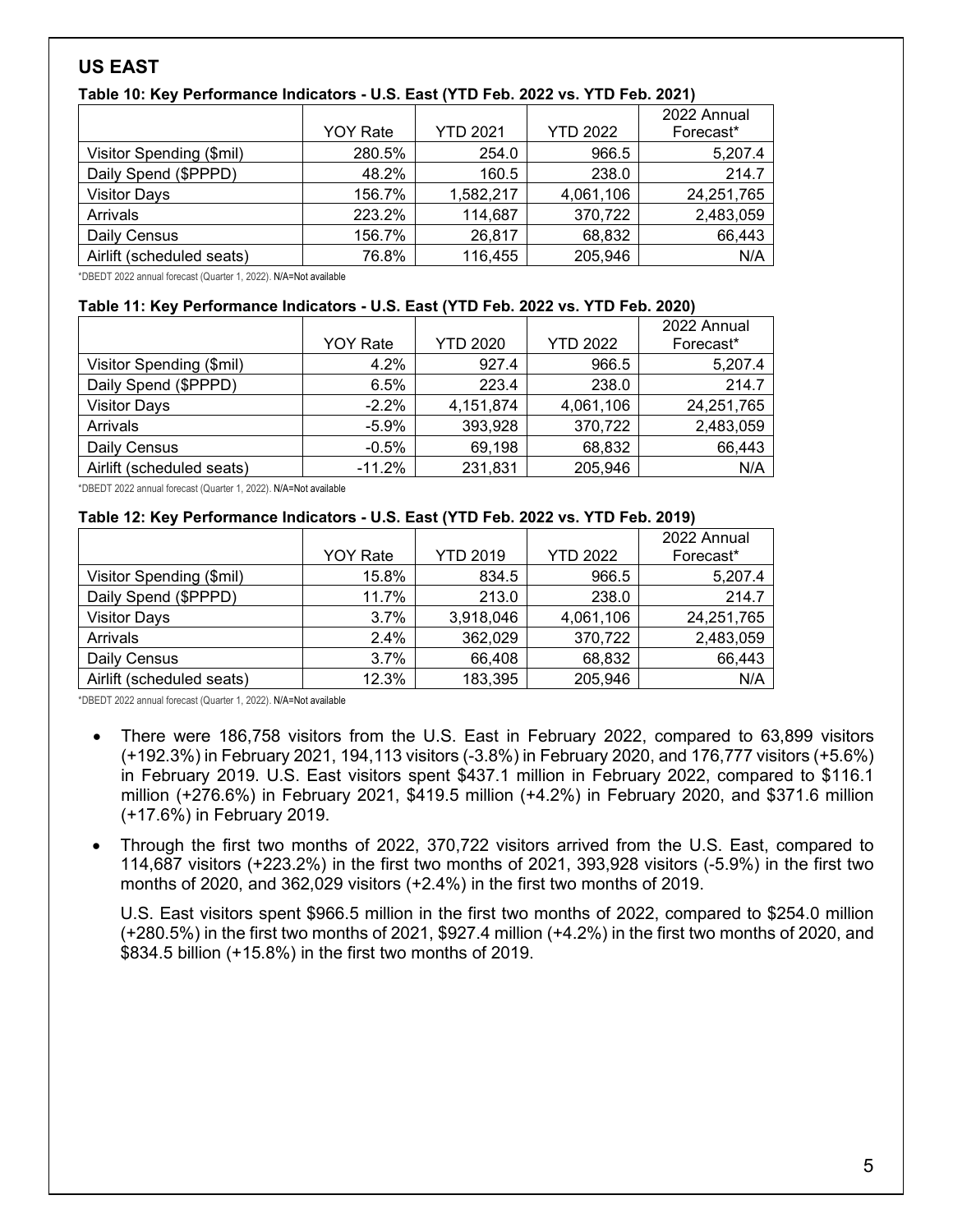# **CANADA**

|                           | <b>YOY Rate</b> | <b>YTD 2021</b> | <b>YTD 2022</b> | 2022 Annual<br>Forecast* |
|---------------------------|-----------------|-----------------|-----------------|--------------------------|
|                           |                 |                 |                 |                          |
| Visitor Spending (\$mil)  | 761.2%          | 17.2            | 148.2           | 426.6                    |
| Daily Spend (\$PPPD)      | 4.3%            | 170.9           | 178.3           | 173.6                    |
| <b>Visitor Days</b>       | 725.4%          | 100,666         | 830,919         | 2,457,615                |
| Arrivals                  | 1451.3%         | 3,390           | 52,597          | 194,619                  |
| Daily Census              | 725.4%          | 1,706           | 14,083          | 6,733                    |
| Airlift (scheduled seats) | 1125.2%         | 9,308           | 114,037         | N/A                      |

#### **Table 13: Key Performance Indicators – Canada (YTD Feb. 2022 vs. YTD Feb. 2021)**

\*DBEDT 2022 annual forecast (Quarter 1, 2022). N/A=Not available

#### **Table 14: Key Performance Indicators – Canada (YTD Feb. 2022 vs. YTD Feb. 2020)**

|                           |                 |                 |                 | 2022 Annual |
|---------------------------|-----------------|-----------------|-----------------|-------------|
|                           | <b>YOY Rate</b> | <b>YTD 2020</b> | <b>YTD 2022</b> | Forecast*   |
| Visitor Spending (\$mil)  | $-52.2\%$       | 309.9           | 148.2           | 426.6       |
| Daily Spend (\$PPPD)      | $-0.3%$         | 178.9           | 178.3           | 173.6       |
| <b>Visitor Days</b>       | $-52.0\%$       | 1,731,955       | 830,919         | 2,457,615   |
| Arrivals                  | $-60.1%$        | 131,794         | 52,597          | 194,619     |
| Daily Census              | $-51.2\%$       | 28,866          | 14,083          | 6,733       |
| Airlift (scheduled seats) | $-10.4\%$       | 127,254         | 114,037         | N/A         |

\*DBEDT 2022 annual forecast (Quarter 1, 2022). N/A=Not available

#### **Table 15: Key Performance Indicators – Canada (YTD Feb. 2022 vs. YTD Feb. 2019)**

|                           |                 |                 |                 | 2022 Annual |
|---------------------------|-----------------|-----------------|-----------------|-------------|
|                           | <b>YOY Rate</b> | <b>YTD 2019</b> | <b>YTD 2022</b> | Forecast*   |
| Visitor Spending (\$mil)  | $-53.5%$        | 318.5           | 148.2           | 426.6       |
| Daily Spend (\$PPPD)      | 2.1%            | 174.6           | 178.3           | 173.6       |
| <b>Visitor Days</b>       | -54.4%          | 1,823,571       | 830,919         | 2,457,615   |
| Arrivals                  | $-61.4\%$       | 136,277         | 52,597          | 194,619     |
| Daily Census              | $-54.4\%$       | 30,908          | 14,083          | 6,733       |
| Airlift (scheduled seats) | $-17.2%$        | 137,674         | 114,037         | N/A         |

- In February 2022, 29,046 visitors arrived from Canada, compared to 493 visitors (+5,796.1%) in February 2021, 65,352 visitors (-55.6%) in February 2020, and 66,590 visitors (-56.4%) in February 2019. Visitors from Canada spent \$78.7 million in February 2022, compared to \$2.3 million (+3,386.8%) in February 2021, \$148.2 million (-46.9%) in February 2020, and \$153.0 million (-48.6%) in February 2019.
- For most of February 2022, all travelers, including returning residents of Canada, were required to show a negative pre-arrival PCR or RT-LAMP test taken within 72 hours before entry into Canada, and submit their information into [ArriveCAN.](https://www.canada.ca/en/public-health/services/diseases/coronavirus-disease-covid-19/arrivecan.html?utm_campaign=cbsa-asfc-covid19-21-22&utm_source=news&utm_medium=mdpr&utm_content=bordermeasures_nov21_en33) Effective February 28, 2022, Canadian authorities eliminated the pre-arrival PCR test requirement for fully vaccinated travelers, who can instead opt for a cheaper rapid antigen test taken 24 hours before their flight. Unvaccinated Canadian residents were required to quarantine for 14 days and take a test on day eight of their 14-day quarantine period.
- Through the first two months of 2022, there were 52,597 visitors from Canada, compared to 3,390 visitors (+1,451.3%) in the first two months of 2021, 131,794 visitors (-60.1%) in the first two months of 2020, and 136,277 visitors (-61.4%) in the first two months of 2019.
- Visitors from Canada spent \$148.2 million in the first two months of 2022, compared to \$17.2 million (+761.2%) in the first two months of 2021, \$309.9 million (-52.2%) in the first two months of 2020, and \$318.5 billion (-53.5%) in the first two months of 2019.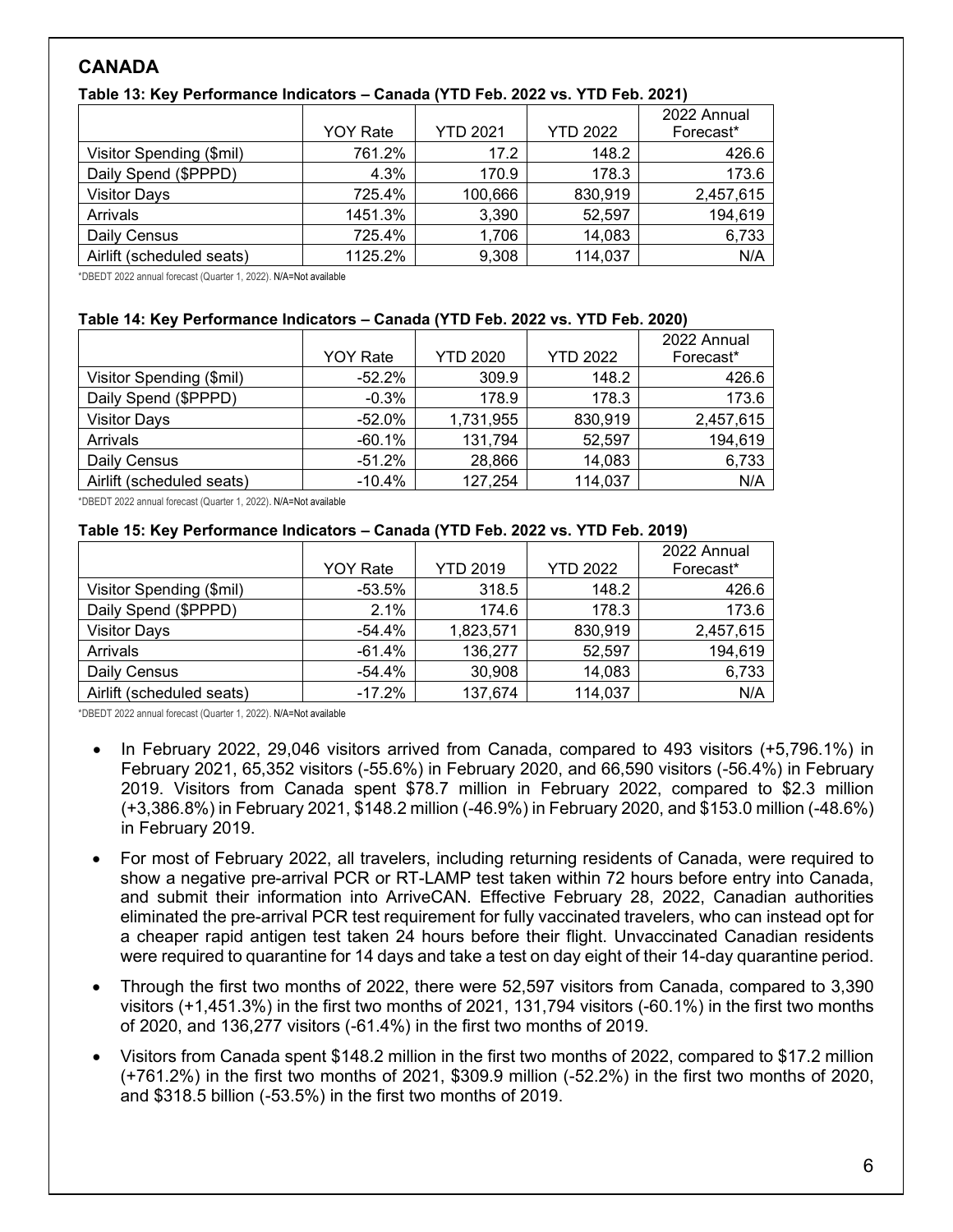- Canada's economy is projected to expand 4.4 percent in 2022. This partly reflects the generally successful rollout of vaccines that has led to a gradual reopening of the economy.
- Labor markets have largely recovered from the pandemic, although productivity is a concern. The unemployment rate has returned to its pre-pandemic level below 6.0 percent, but skill mismatches and labor shortages are hurting potential output.
- The Index of Consumer Confidence fell to 93.1 in February 2022, the lowest level in eleven months. Despite the dip, some regions, including Québec and the Prairies experienced a slight uptick. Further, most Canadians are optimistic that jobs will return six months from now, despite the lingering government restrictions and vaccine mandates.
- The loonie posted an average value of USD \$0.80 in 2021, a 9 percent increase over 2020 and the highest annual average recorded since 2014.

## **JAPAN**

#### **Table 16: Key Performance Indicators – Japan (YTD Feb. 2022 vs. YTD Feb. 2021)**

|                           | <b>YOY Rate</b> | <b>YTD 2021</b> | <b>YTD 2022</b> | 2022 Annual<br>Forecast* |
|---------------------------|-----------------|-----------------|-----------------|--------------------------|
| Visitor Spending (\$mil)  | 172.8%          | 7.2             | 19.7            | 805.1                    |
| Daily Spend (\$PPPD)      | 3.8%            | 202.3           | 210.0           | 254.2                    |
| <b>Visitor Days</b>       | 162.9%          | 35,638          | 93,700          | 3,167,750                |
| Arrivals                  | 170.6%          | 1,859           | 5,031           | 521,380                  |
| Daily Census              | 162.9%          | 604             | 1,588           | 8,679                    |
| Airlift (scheduled seats) | 47.7%           | 23,033          | 34,012          | N/A                      |

\*DBEDT 2022 annual forecast (Quarter 1, 2022). N/A=Not available

#### **Table 17: Key Performance Indicators – Japan (YTD Feb. 2022 vs. YTD Feb. 2020)**

|                           | <b>YOY Rate</b> | <b>YTD 2020</b> | <b>YTD 2022</b> | 2022 Annual<br>Forecast* |
|---------------------------|-----------------|-----------------|-----------------|--------------------------|
| Visitor Spending (\$mil)  | $-94.2\%$       | 339.6           | 19.7            | 805.1                    |
| Daily Spend (\$PPPD)      | $-13.5%$        | 242.9           | 210.0           | 254.2                    |
| <b>Visitor Days</b>       | $-93.3\%$       | 1,398,478       | 93,700          | 3,167,750                |
| Arrivals                  | $-97.9\%$       | 242,117         | 5,031           | 521,380                  |
| Daily Census              | $-93.2\%$       | 23,308          | 1,588           | 8,679                    |
| Airlift (scheduled seats) | $-89.9\%$       | 338,034         | 34,012          | N/A                      |

\*DBEDT 2022 annual forecast (Quarter 1, 2022). N/A=Not available

#### **Table 18: Key Performance Indicators – Japan (YTD Feb. 2022 vs. YTD Feb. 2019)**

|                           |                 |                 |                 | 2022 Annual |
|---------------------------|-----------------|-----------------|-----------------|-------------|
|                           | <b>YOY Rate</b> | <b>YTD 2019</b> | <b>YTD 2022</b> | Forecast*   |
| Visitor Spending (\$mil)  | $-94.2\%$       | 338.9           | 19.7            | 805.1       |
| Daily Spend (\$PPPD)      | $-12.8%$        | 240.9           | 210.0           | 254.2       |
| <b>Visitor Days</b>       | $-93.3\%$       | 1,406,768       | 93,700          | 3,167,750   |
| Arrivals                  | $-97.9%$        | 241,071         | 5,031           | 521,380     |
| Daily Census              | $-93.3\%$       | 23,844          | 1,588           | 8,679       |
| Airlift (scheduled seats) | $-89.8\%$       | 332,260         | 34,012          | N/A         |

\*DBEDT 2022 annual forecast (Quarter 1, 2022). N/A=Not available

• There were 2,181 visitors from Japan in February 2022, compared to 695 visitors (+214.0%) in February 2021, 124,122 visitors (-98.2%) in February 2020, and 120,653 visitors (-98.2%) in February 2019. Visitors from Japan spent \$8.1 million in February 2022, compared to \$2.4 million (+234.8%) in February 2021, \$168.5 million (-95.2%) in February 2020, and \$165.5 million (-95.1%) in February 2019.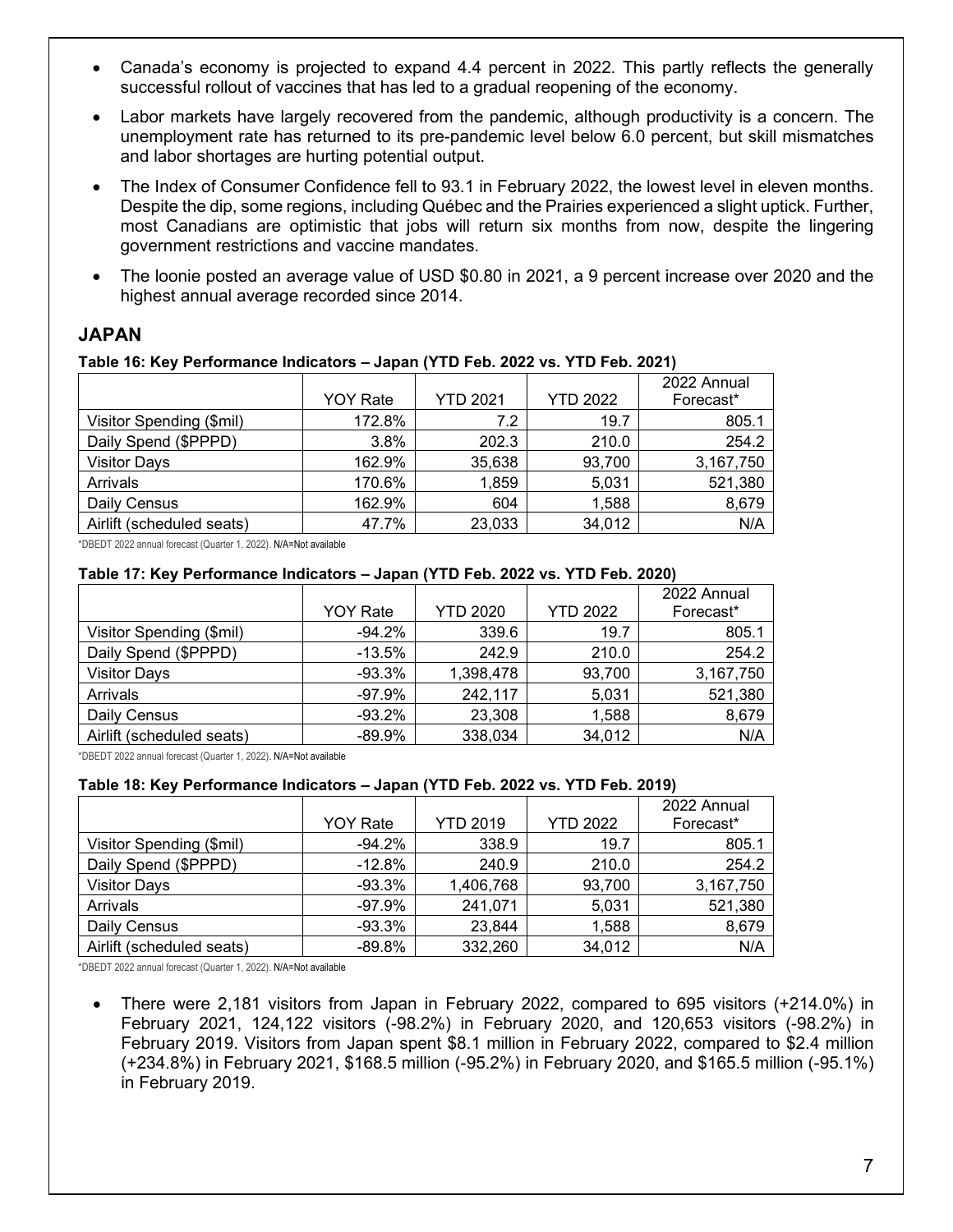- Japanese authorities reduced the quarantine period from 10 days to seven days effective January 31, 2022. Arrivals to Japan in February 2022, including returning residents, were required to present a negative PCR test taken within 72 hours of arrival. Regardless of vaccination status, most travelers must self-quarantine for seven days upon arrival. Travelers from destinations defined as high-risk by the Japan government were required to undergo institutional quarantine for three or six days before completing the remainder of the seven-day quarantine period at home or at a pre-arranged accommodation.
- Through the first two months of 2022, there were 5,031 visitors from Japan, compared to 1,859 visitors (+170.6%) in the first two months of 2021, 242,117 visitors (-97.9%) in the first two months of 2020, and 241,071 visitors (-97.9%) in the first two months of 2019.
- Visitors from Japan spent \$19.7 million in the first two months of 2022, compared to \$7.2 million (+172.8%) in the first two months of 2021, \$339.6 million (-94.2%) in the first two months of 2020, and \$338.9 billion (-94.2%) in the first two months of 2019.
- The seasonally adjusted preliminary GDP figures for the October-December period of 2021 increased by 1.3 percent from the previous quarter and increased by 5.4 percent on an annualized basis as announced by the Cabinet Office. The ending of the state of emergency has contributed to the recovery of personal consumption and capital investment. Which has increased by 1.7 percent for the full year of 2021, the first positive growth in three years. In 2022, it is expected that personal consumption will rebound mainly from service consumption, and the growth rate is expected to be 2.7 percent.
- Japanese Yen plunges to five-year low as Japan import costs surge and shows no signs of easing as commodity prices surges. Due to the sanctions imposed on Russia over its invasion of Ukraine, prices of raw materials such as crude oil and grains to metals have risen. The yen is expected to drop a further 1 percent to 118.66 per dollar in coming month according to the chief currency strategist at Mitsubishi UFJ Morgan Stanley Securities Co. in Tokyo.
- As of March 14, 2022, 31 percent Japanese has completed the booster shot and 79.3 percent are fully vaccinated.
- According to JNTO, the number of outbound travelers in January 2022 was 75,000, exceeding 70,000 for the first time since the outbreak of COVID-19. This is a 50 percent increase when compared to the same month of 2021, but a 94.8 percent decrease compared to the same month of 2019.
- Major travel agencies are publishing wedding series, special edition pamphlets featuring hotels, special venues, and selling online products. The number of inquiries about travel to Hawaiʻi with families has been increasing, and companies have started with campaigns aiming at the Golden Week period.
- According to Hotels.com Japan, many overseas destinations have been searched during 2020 and 2021. The most searched overseas travel destinations in 2021 was Oʻahu, followed by Bangkok, Seoul, Paris, and New York.
- Airlift: All Nippon Airways (ANA): 3 flights per week from Haneda. Hawaiian Airlines (HA): 3 flights per week from Narita and 1 flight per week from Kansai (Plan to increase during the golden week and summer). Japan Airlines (JAL): 6 flights per week from Narita and 3 flights per week from Haneda. ZIPAIR: 3 flights per week from Narita (Plan to increase during golden week and summer).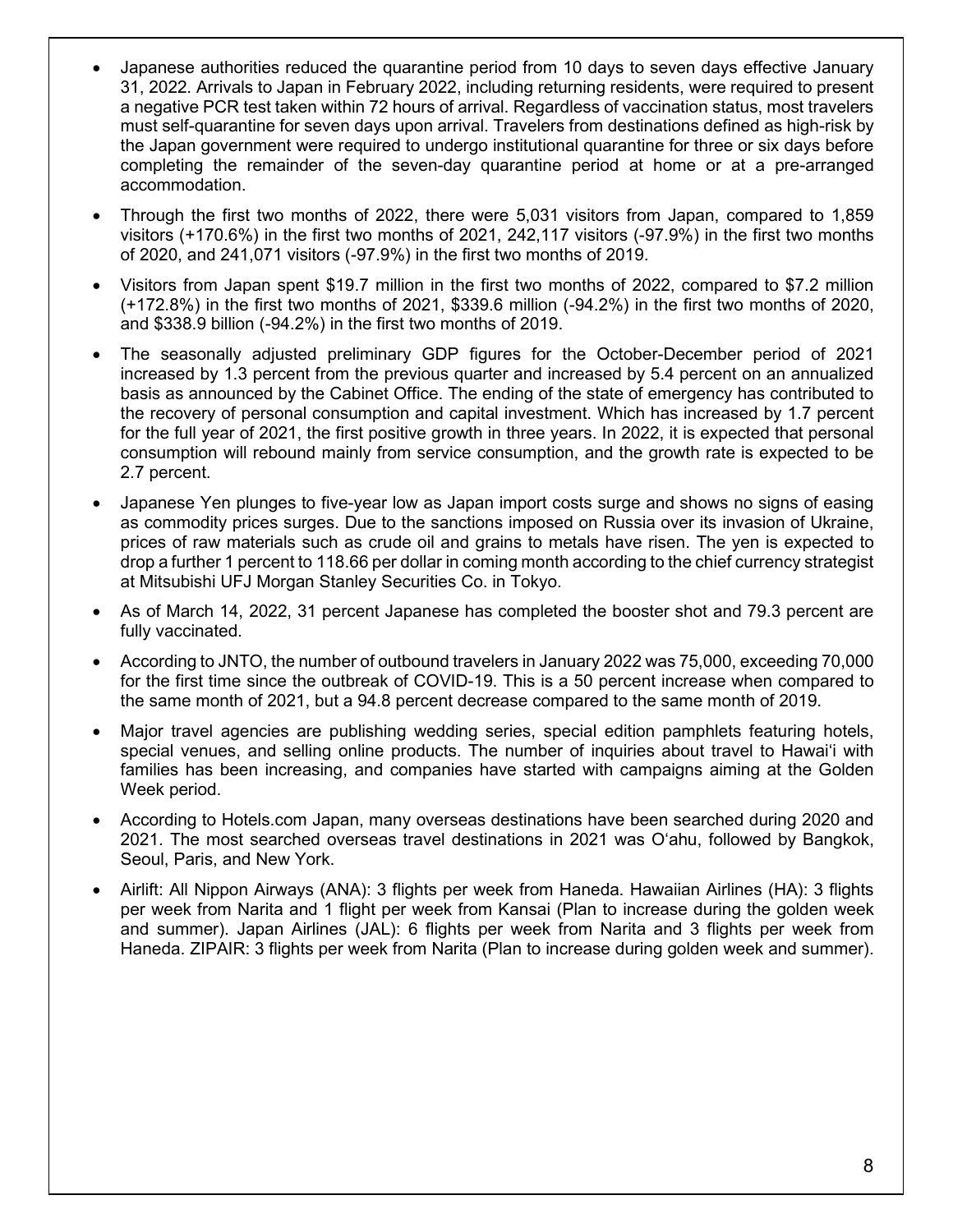# **OCEANIA**

| Table 19: Key Performance Indicators - Oceania (YTD Feb. 2022 vs. YTD Feb. 2021) |  |  |
|----------------------------------------------------------------------------------|--|--|
|----------------------------------------------------------------------------------|--|--|

|                           | <b>YOY Rate</b> | <b>YTD 2021</b> | <b>YTD 2022</b> | 2022 Annual<br>Forecast* |
|---------------------------|-----------------|-----------------|-----------------|--------------------------|
| Visitor Spending (\$mil)  | 1574.5%         | 1.1             | 19.0            | 298.2                    |
| Daily Spend (\$PPPD)      | 22.2%           | 219.5           | 268.3           | 275.3                    |
| <b>Visitor Days</b>       | 1270.0%         | 5,175           | 70,891          | 1,083,103                |
| Arrivals                  | 3667.8%         | 177             | 6,678           | 110,655                  |
| Daily Census              | 1270.0%         | 88              | 1,202           | 2,967                    |
| Airlift (scheduled seats) | N/A             |                 | 15,613          | N/A                      |

\*DBEDT 2022 annual forecast (Quarter 1, 2022). N/A=Not available

#### **Table 20: Key Performance Indicators – Oceania (YTD Feb. 2022 vs. YTD Feb. 2020)**

|                           | <b>YOY Rate</b> | <b>YTD 2020</b> | <b>YTD 2022</b> | 2022 Annual<br>Forecast* |
|---------------------------|-----------------|-----------------|-----------------|--------------------------|
| Visitor Spending (\$mil)  | $-82.1%$        | 106.1           | 19.0            | 298.2                    |
| Daily Spend (\$PPPD)      | $-1.6%$         | 272.7           | 268.3           | 275.3                    |
| <b>Visitor Days</b>       | $-81.8\%$       | 389,013         | 70,891          | 1,083,103                |
| Arrivals                  | $-84.1%$        | 42,063          | 6,678           | 110,655                  |
| Daily Census              | $-81.5%$        | 6,484           | 1,202           | 2,967                    |
| Airlift (scheduled seats) | $-78.5%$        | 72,685          | 15,613          | N/A                      |

\*DBEDT 2022 annual forecast (Quarter 1, 2022). N/A=Not available

#### **Table 21: Key Performance Indicators – Oceania (YTD Feb. 2022 vs. YTD Feb. 2019)**

|                           | <b>YOY Rate</b> | <b>YTD 2019</b> | <b>YTD 2022</b> | 2022 Annual<br>Forecast* |
|---------------------------|-----------------|-----------------|-----------------|--------------------------|
|                           | -83.9%          | 118.3           | 19.0            | 298.2                    |
| Visitor Spending (\$mil)  |                 |                 |                 |                          |
| Daily Spend (\$PPPD)      | 3.7%            | 258.7           | 268.3           | 275.3                    |
| <b>Visitor Days</b>       | $-84.5\%$       | 457,199         | 70,891          | 1,083,103                |
| Arrivals                  | $-86.2\%$       | 48,364          | 6,678           | 110,655                  |
| Daily Census              | -84.5%          | 7,749           | 1,202           | 2,967                    |
| Airlift (scheduled seats) | $-80.3\%$       | 79,163          | 15,613          | N/A                      |

- There were 1,956 visitors from Australia in February 2022. Of that number, 1,476 visitors came on direct flights from Sydney, while 480 came on domestic flights. In comparison there were 26 visitors in February 2021, 12,887 visitors in February 2020, and 14,366 visitors in February 2019. In February 2022, fully vaccinated travelers could enter Australia without quarantine. Unvaccinated travelers were still required to quarantine in government-designated facilities for 14 days at their own expense.
- Through the first two months of 2022, there were 6,178 visitors from Australia, compared to 73 visitors in the first two months of 2021, 34,816 visitors in the first two months of 2020, and 40,831 visitors in the first two months of 2019.
- There were 276 visitors from New Zealand in February 2022 who arrived on domestic flights. Direct flights from New Zealand continued to be suspended. In comparison, there were 30 visitors in February 2021, 2,346 visitors in February 2020, and 2,689 visitors in February 2019. In February 2022, New Zealand authorities required most inbound passengers, including returning residents, to test negative for COVID-19 within 72 hours before arrival. Inbound passengers were required to quarantine for at least seven days, followed by self-quarantine until they receive a negative result from a test taken on day nine after arrival.
- Through the first two months of 2022, there were 500 visitors from New Zealand, compared to 104 visitors in the first two months of 2021, 7,247 visitors in the first two months of 2020, and 7,533 visitors in the first two months of 2019.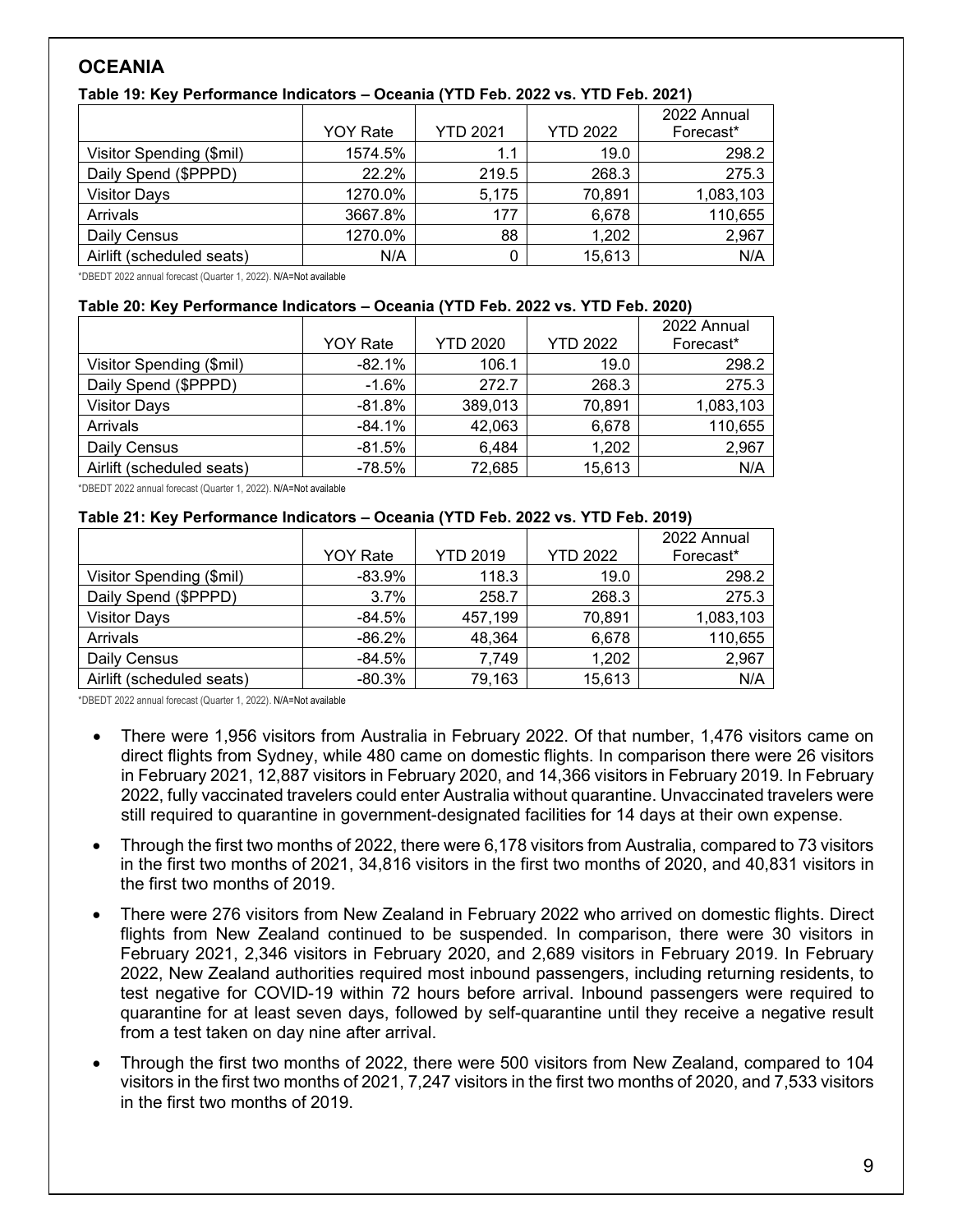- Optimism is returning to both Australia and New Zealand concerning COVID-19 and travel. COVID cases, and, most importantly, hospitalizations, have lowered. Australia has removed its final set of COVID restrictions. No capacity limits on venues, and masks are only required on public transport.
- Australia consumers are getting used to the requirements for international travel, which are now only a PCR or rapid antigen before departure and before returning to Australia. No further testing or isolation is required.
- In New Zealand, restrictions are being lifted steadily around international travel. New Zealanders can now travel internationally and return without any managed or self-isolation requirements. This has been a huge boost for outbound travel with only the current omicron surge tempering a full reopening.
- The domestic and global environment is adding inflationary pressure for New Zealanders and this has now become the government's biggest challenge.
- Currently the exchange rates are sitting at AUD.74cents and NZD.69cents against the USD.

## **EUROPE**

### **Table 22: Key Performance Indicators – Europe (YTD Feb. 2022 vs. YTD Feb. 2021)**

|                           |                 |                 |                 | 2022 Annual |
|---------------------------|-----------------|-----------------|-----------------|-------------|
|                           | <b>YOY Rate</b> | <b>YTD 2021</b> | <b>YTD 2022</b> | Forecast*   |
| Visitor Spending (\$mil)  | 962.0%          | 1.8             | 19.4            | 100.7       |
| Daily Spend (\$PPPD)      | 12.0%           | 129.4           | 144.9           | 158.4       |
| <b>Visitor Days</b>       | 848.6%          | 14,124          | 133,983         | 635,609     |
| Arrivals                  | 1193.1%         | 651             | 8,424           | 47,332      |
| Daily Census              | 848.6%          | 239             | 2,271           | 1,741       |
| Airlift (scheduled seats) | N/A             | N/A             | N/A             | N/A         |

\*DBEDT 2022 annual forecast (Quarter 1, 2022). N/A=Not available

#### **Table 23: Key Performance Indicators – Europe (YTD Feb. 2022 vs. YTD Feb. 2020)**

|                           |                 |                 |                 | 2022 Annual |
|---------------------------|-----------------|-----------------|-----------------|-------------|
|                           | <b>YOY Rate</b> | <b>YTD 2020</b> | <b>YTD 2022</b> | Forecast*   |
| Visitor Spending (\$mil)  | $-36.6\%$       | 30.6            | 19.4            | 100.7       |
| Daily Spend (\$PPPD)      | $-1.2%$         | 146.7           | 144.9           | 158.4       |
| <b>Visitor Days</b>       | $-35.8\%$       | 208,586         | 133,983         | 635,609     |
| Arrivals                  | $-48.0\%$       | 16,203          | 8,424           | 47,332      |
| Daily Census              | $-34.7%$        | 3,476           | 2,271           | 1,741       |
| Airlift (scheduled seats) | N/A             | N/A             | N/A             | N/A         |

\*DBEDT 2022 annual forecast (Quarter 1, 2022). N/A=Not available

#### **Table 24: Key Performance Indicators – Europe (YTD Feb. 2022 vs. YTD Feb. 2019)**

|                           | <b>YOY Rate</b> | <b>YTD 2019</b> | <b>YTD 2022</b> | 2022 Annual<br>Forecast* |
|---------------------------|-----------------|-----------------|-----------------|--------------------------|
|                           |                 |                 |                 |                          |
| Visitor Spending (\$mil)  | $-42.4%$        | 33.7            | 19.4            | 100.7                    |
| Daily Spend (\$PPPD)      | $-2.7\%$        | 148.9           | 144.9           | 158.4                    |
| <b>Visitor Days</b>       | $-40.8\%$       | 226,310         | 133,983         | 635,609                  |
| Arrivals                  | -48.3%          | 16,305          | 8,424           | 47,332                   |
| Daily Census              | -40.8%          | 3,836           | 2,271           | 1,741                    |
| Airlift (scheduled seats) | N/A             | N/A             | N/A             | N/A                      |

\*DBEDT 2022 annual forecast (Quarter 1, 2022). N/A=Not available

• In February 2022, there were 4,877 visitors from the United Kingdom, France, Germany, Italy, and Switzerland. In comparison, 317 visitors arrived in February 2021, 8,574 visitors in February 2020, and 8,282 visitors who came in February 2019. In Germany, travelers in February 2022 were required to present proof of vaccination, recovery, or an approved negative PCR or rapid antigen test within 48 hours before their arrival. Unvaccinated travelers who visited a high-risk destination 10 days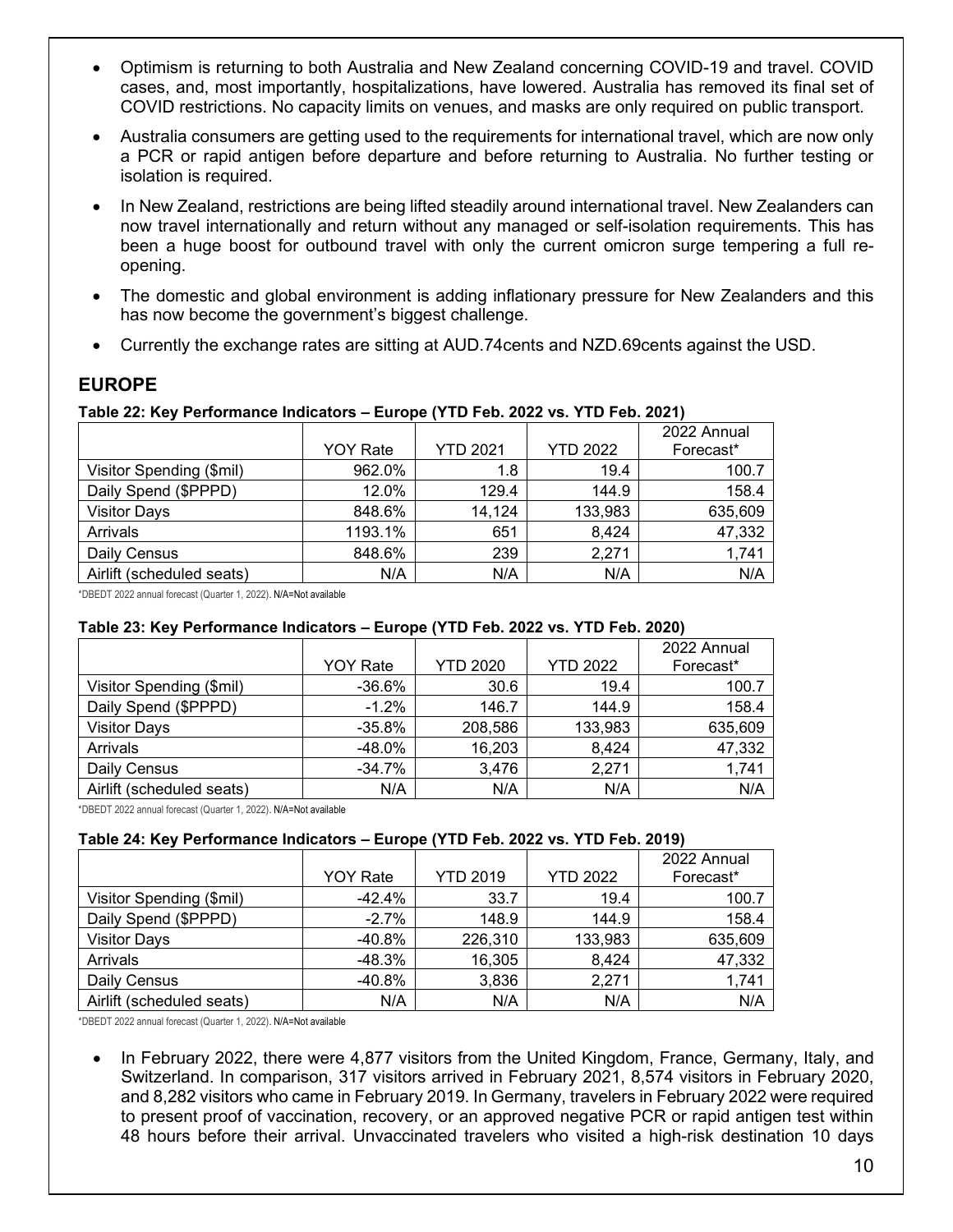before entry into Germany were required to self-isolate for 10 days upon arrival. In the United Kingdom, travelers were required to show a negative PCR test result taken within 48 hours before arrival. Vaccinated U.K. nationals did not have to quarantine, but must complete a passenger locator form. Unvaccinated travelers were required to take a PCR test within two days of arrival, but did not have to self-isolate unless the PCR test result was positive.

• Through the first two months of 2022, there were 8,424 visitors from Europe, compared to 651 visitors in the first two months of 2021, 16,203 visitors in the first two months of 2020, and 16,305 visitors in the first two months of 2019.

# **OTHER ASIA**

## **Table 25: Key Performance Indicators – Other Asia (YTD Feb. 2022 vs. YTD Feb. 2021)**

|                           | <b>YOY Rate</b> | <b>YTD 2021</b> | <b>YTD 2022</b> | 2022 Annual<br>Forecast* |
|---------------------------|-----------------|-----------------|-----------------|--------------------------|
| Visitor Spending (\$mil)  | 397.2%          | 4.1             | 20.3            | N/A                      |
| Daily Spend (\$PPPD)      | 23.9%           | 215.0           | 266.3           | N/A                      |
| <b>Visitor Days</b>       | 301.4%          | 18,969          | 76,149          | N/A                      |
| Arrivals                  | 625.3%          | 776             | 5,627           | N/A                      |
| Daily Census              | 301.4%          | 322             | 1,291           | N/A                      |
| Airlift (scheduled seats) | 633.6%          | 2,502           | 18,354          | N/A                      |

\*DBEDT 2022 annual forecast (Quarter 1, 2022). N/A=Not available

#### **Table 26: Key Performance Indicators – Other Asia (YTD Feb. 2022 vs. YTD Feb. 2020)**

|                           |                 |                 |                 | 2022 Annual |
|---------------------------|-----------------|-----------------|-----------------|-------------|
|                           | <b>YOY Rate</b> | <b>YTD 2020</b> | <b>YTD 2022</b> | Forecast*   |
| Visitor Spending (\$mil)  | -86.4%          | 148.6           | 20.3            | N/A         |
| Daily Spend (\$PPPD)      | $-4.0\%$        | 277.5           | 266.3           | N/A         |
| <b>Visitor Days</b>       | -85.8%          | 535,573         | 76,149          | N/A         |
| Arrivals                  | $-91.1%$        | 62,923          | 5,627           | N/A         |
| Daily Census              | -85.5%          | 8,926           | 1,291           | N/A         |
| Airlift (scheduled seats) | $-74.8%$        | 72,897          | 18,354          | N/A         |

\*DBEDT 2022 annual forecast (Quarter 1, 2022). N/A=Not available

#### **Table 27: Key Performance Indicators – Other Asia (YTD Feb. 2022 vs. YTD Feb. 2019)**

|                           |                 |                 |                 | 2022 Annual |
|---------------------------|-----------------|-----------------|-----------------|-------------|
|                           | <b>YOY Rate</b> | <b>YTD 2019</b> | <b>YTD 2022</b> | Forecast*   |
| Visitor Spending (\$mil)  | $-89.2%$        | 188.0           | 20.3            | N/A         |
| Daily Spend (\$PPPD)      | $-6.3\%$        | 284.1           | 266.3           | N/A         |
| <b>Visitor Days</b>       | $-88.5%$        | 661,759         | 76,149          | N/A         |
| Arrivals                  | $-92.7\%$       | 77,494          | 5,627           | N/A         |
| Daily Census              | $-88.5\%$       | 11,216          | 1,291           | N/A         |
| Airlift (scheduled seats) | -79.9%          | 91,196          | 18,354          | N/A         |

- In February 2022, there were 2,287 visitors from Other Asia (China, Hong Kong, Korea, Singapore, Taiwan) compared to 373 visitors in February 2021, 21,355 visitors in February 2020, and 35,899 visitors in February 2019.
- Through the first two months of 2022, there were 5,627 visitors from Other Asia, compared to 776 visitors in the first two months of 2021, 62,923 visitors in the first two months of 2020, and 77,494 visitors in the first two months of 2019.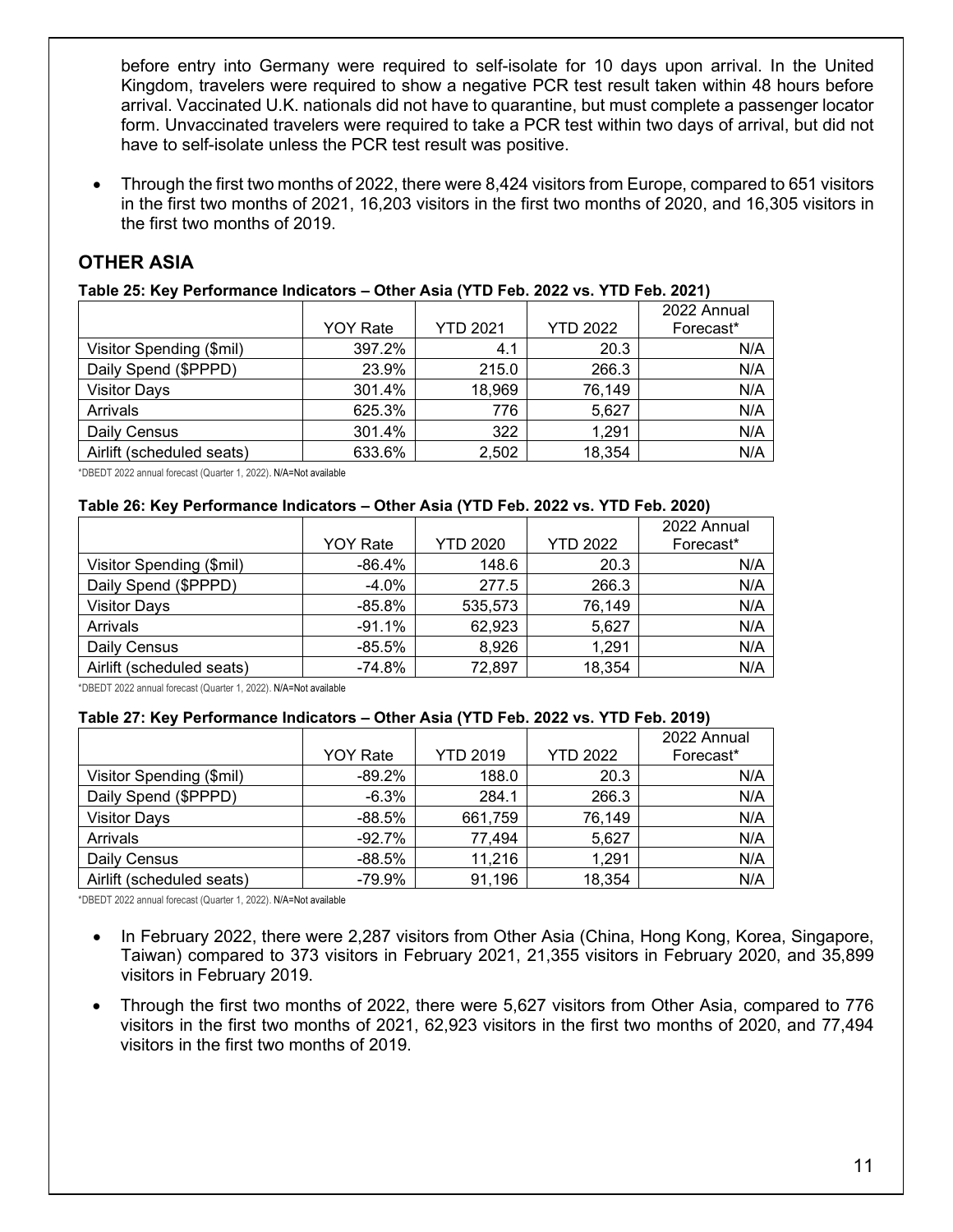# **KOREA**

## **Table 28: Key Performance Indicators – Korea (YTD Feb. 2022 vs. YTD Feb. 2021)**

|                           | <b>YOY Rate</b> | <b>YTD 2021</b> | <b>YTD 2022</b> | 2022 Annual<br>Forecast* |
|---------------------------|-----------------|-----------------|-----------------|--------------------------|
| Visitor Spending (\$mil)  | 379.8%          | 3.2             | 15.4            | 192.6                    |
| Daily Spend (\$PPPD)      | 26.0%           | 215.4           | 271.5           | 300.1                    |
| <b>Visitor Days</b>       | 280.7%          | 14,898          | 56,722          | 641,680                  |
| Arrivals                  | 668.4%          | 472             | 3,627           | 80,957                   |
| Daily Census              | 280.7%          | 253             | 961             | 1,758                    |
| Airlift (scheduled seats) | 633.6%          | 2,502           | 18,354          | N/A                      |

\*DBEDT 2022 annual forecast (Quarter 1, 2022). N/A=Not available

#### **Table 29: Key Performance Indicators – Korea (YTD Feb. 2022 vs. YTD Feb. 2020)**

|                           | <b>YOY Rate</b> | <b>YTD 2020</b> | <b>YTD 2022</b> | 2022 Annual<br>Forecast* |
|---------------------------|-----------------|-----------------|-----------------|--------------------------|
| Visitor Spending (\$mil)  | -84.6%          | 99.7            | 15.4            | 192.6                    |
| Daily Spend (\$PPPD)      | $-1.4%$         | 275.4           | 271.5           | 300.1                    |
| <b>Visitor Days</b>       | $-84.3\%$       | 362,219         | 56,722          | 641,680                  |
| Arrivals                  | $-91.8\%$       | 44,020          | 3,627           | 80,957                   |
| Daily Census              | $-84.1%$        | 6,037           | 961             | 1,758                    |
| Airlift (scheduled seats) | $-69.2\%$       | 59,519          | 18,354          | N/A                      |

\*DBEDT 2022 annual forecast (Quarter 1, 2022). N/A=Not available

#### **Table 30: Key Performance Indicators – Korea (YTD Feb. 2022 vs. YTD Feb. 2019)**

|                           | <b>YOY Rate</b> | <b>YTD 2019</b> | <b>YTD 2022</b> | 2022 Annual<br>Forecast* |
|---------------------------|-----------------|-----------------|-----------------|--------------------------|
| Visitor Spending (\$mil)  | -85.4%          | 105.7           | 15.4            | 192.6                    |
| Daily Spend (\$PPPD)      | 5.9%            | 256.3           | 271.5           | 300.1                    |
| <b>Visitor Days</b>       | $-86.2\%$       | 412,433         | 56,722          | 641,680                  |
| Arrivals                  | $-92.7\%$       | 49,778          | 3,627           | 80,957                   |
| Daily Census              | -86.2%          | 6,990           | 961             | 1,758                    |
| Airlift (scheduled seats) | -71.3%          | 63,972          | 18,354          | N/A                      |

- There were 1,500 visitors from Korea in February 2022. Of that number, 1,200 arrived on direct flights from Korea and 300 came on domestic flights. In comparison, there were 242 visitors in February 2021, 18,063 visitors in February 2020, and 21,871 visitors in February 2019. In February 2022, travelers to Korea, including returning residents, were required to present evidence of a negative result from a PCR test taken within 48 hours before arrival. Travelers were required to quarantine for seven days regardless of vaccination status.
- Through the first two months of 2022, there were 3,627 visitors from Korea, compared to 472 visitors in the first two months of 2021, 44,020 visitors in the first two months of 2020, and 49,778 visitors in the first two months of 2019.
- Korea's exports grew for a 16th straight month in February 2022 and at a faster pace than expected, with the trade balance in goods swinging back to the positive territory. Exports in February expanded 20.6 percent from a year earlier to \$53.91 billion, beating a forecast for 18.2 percent growth in a Reuters poll and faster than the 15.2 percent in January 2022.
- The average USD/WON exchange rate in February 2022 was KRW 1,197.83, slightly depreciated compared to the previous rate of 1,195.88 in January 2022.
- Korea has recorded 86.4 percent vaccination rate and 61.1 percent booster rate as of February 28, 2022.
- Air lift: Korean Air increased from 3 to 5 weekly flights from January 2022, but returned to 3 weekly flights in February due to the prolonged quarantine for overseas arrival. Korean Air is considering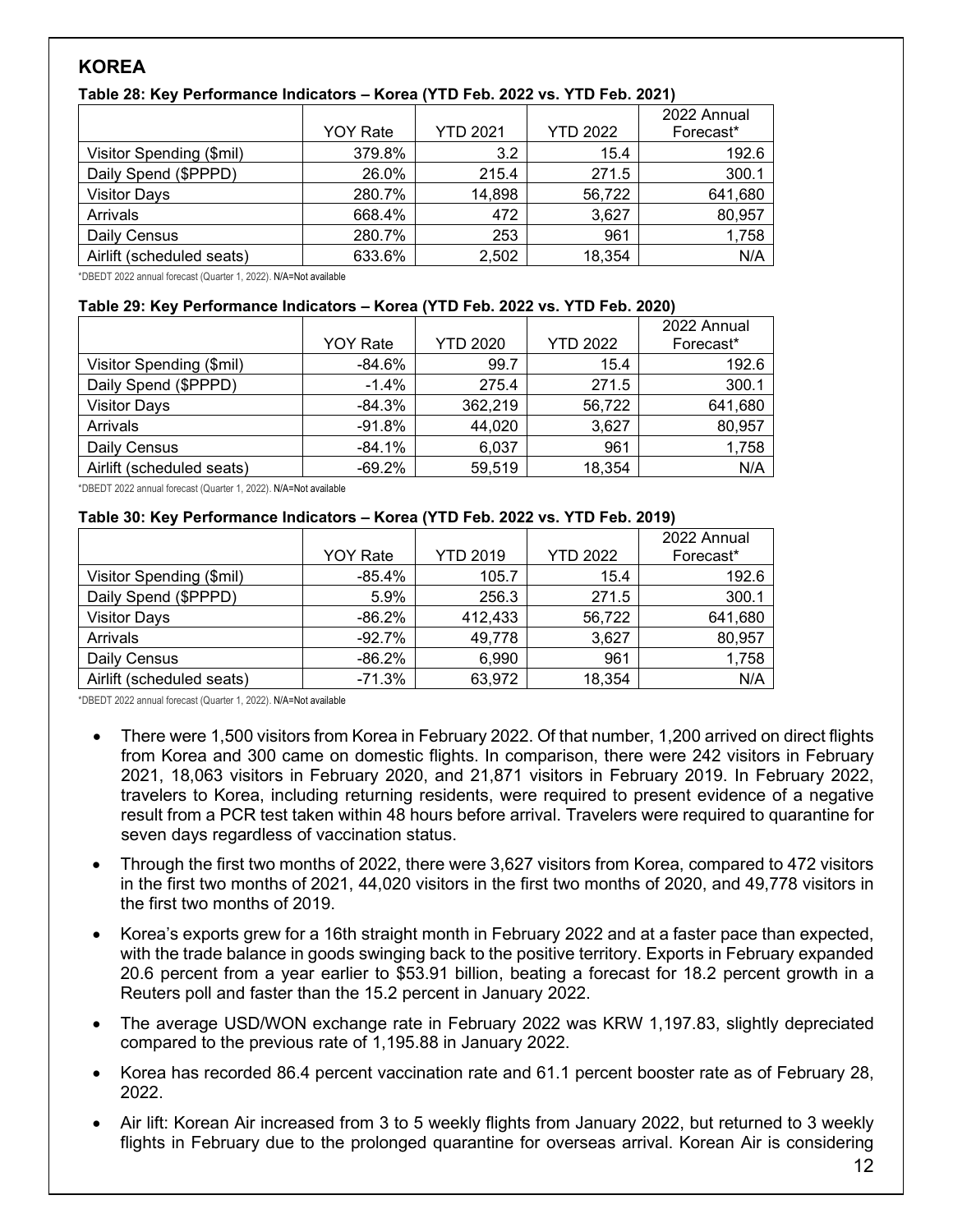increasing flights for May 2022. Asiana Airlines will resume operations from April 3, 2022 with 3 weekly flights. Hawaiian Airlines increased from 3 to 4 weekly flights from January 2022.

## **LATIN AMERICA**

#### **Table 31: Key Performance Indicators – Latin America (YTD Feb. 2022 vs. YTD Feb. 2021)**

|                           |                 |                 |                 | 2022 Annual |
|---------------------------|-----------------|-----------------|-----------------|-------------|
|                           | <b>YOY Rate</b> | <b>YTD 2021</b> | <b>YTD 2022</b> | Forecast*   |
| Visitor Spending (\$mil)  | 188.1%          | 1.8             | 5.3             | N/A         |
| Daily Spend (\$PPPD)      | $-23.6%$        | 207.3           | 158.3           | N/A         |
| <b>Visitor Days</b>       | 277.1%          | 8,857           | 33,401          | N/A         |
| Arrivals                  | 464.7%          | 474             | 2,676           | N/A         |
| Daily Census              | 277.1%          | 150             | 566             | N/A         |
| Airlift (scheduled seats) | N/A             | N/A             | N/A             | N/A         |

\*DBEDT 2022 annual forecast (Quarter 1, 2022). N/A=Not available

#### **Table 32: Key Performance Indicators – Latin America (YTD Feb. 2022 vs. YTD Feb. 2020)**

|                           |                 |                 |                 | 2022 Annual |
|---------------------------|-----------------|-----------------|-----------------|-------------|
|                           | <b>YOY Rate</b> | <b>YTD 2020</b> | <b>YTD 2022</b> | Forecast*   |
| Visitor Spending (\$mil)  | -57.3%          | 12.4            | 5.3             | N/A         |
| Daily Spend (\$PPPD)      | $-43.9%$        | 282.3           | 158.3           | N/A         |
| <b>Visitor Days</b>       | $-23.9%$        | 43,905          | 33,401          | N/A         |
| Arrivals                  | $-36.0\%$       | 4,184           | 2,676           | N/A         |
| Daily Census              | $-22.6\%$       | 732             | 566             | N/A         |
| Airlift (scheduled seats) | N/A             | N/A             | N/A             | N/A         |

\*DBEDT 2022 annual forecast (Quarter 1, 2022). N/A=Not available

#### **Table 33: Key Performance Indicators – Latin America (YTD Feb. 2022 vs. YTD Feb. 2019)**

|                           | <b>YOY Rate</b> | <b>YTD 2019</b> | <b>YTD 2022</b> | 2022 Annual<br>Forecast* |
|---------------------------|-----------------|-----------------|-----------------|--------------------------|
|                           |                 |                 |                 |                          |
| Visitor Spending (\$mil)  | $-55.2\%$       | 11.8            | 5.3             | N/A                      |
| Daily Spend (\$PPPD)      | $-35.4%$        | 245.1           | 158.3           | N/A                      |
| <b>Visitor Days</b>       | $-30.7%$        | 48,195          | 33,401          | N/A                      |
| Arrivals                  | $-37.1%$        | 4,253           | 2,676           | N/A                      |
| Daily Census              | $-30.7%$        | 817             | 566             | N/A                      |
| Airlift (scheduled seats) | N/A             | N/A             | N/A             | N/A                      |

\*DBEDT 2022 annual forecast (Quarter 1, 2022). N/A=Not available

- There were 1,341 visitors from Mexico, Brazil and Argentina in February 2022, compared to 193 visitors in February 2021, 1,842 visitors in February 2020, and 1,728 visitors in February 2019. In Argentina, travelers were required to complete a health statutory declaration 48 hours before travel and provide a negative result from a PCR test taken within 72 hours before arrival. All arrivals must complete a mandatory self-quarantine for 10 day and may be subject to additional testing upon arrival. In Mexico, there were no mandatory quarantine requirements for arrivals. Travelers may be subject to health screenings at the airport and those with symptoms of COVID may be subject to additional health checks and/or quarantine.
- Through the first two months of 2022, there were 2,676 visitors from Latin America, compared to 474 visitors in the first two months of 2021, 4,184 visitors in the first two months of 2020, and 4,253 visitors in the first two months of 2019.

## **ISLAND VISITATION:**

• **Oahu:** There were 308,705 visitors to O'ahu in February 2022, compared to 105,424 visitors (+192.8%) in February 2021, 467,959 visitors (-34.0%) in February 2020, and 454,687 visitors (-32.1%) in February